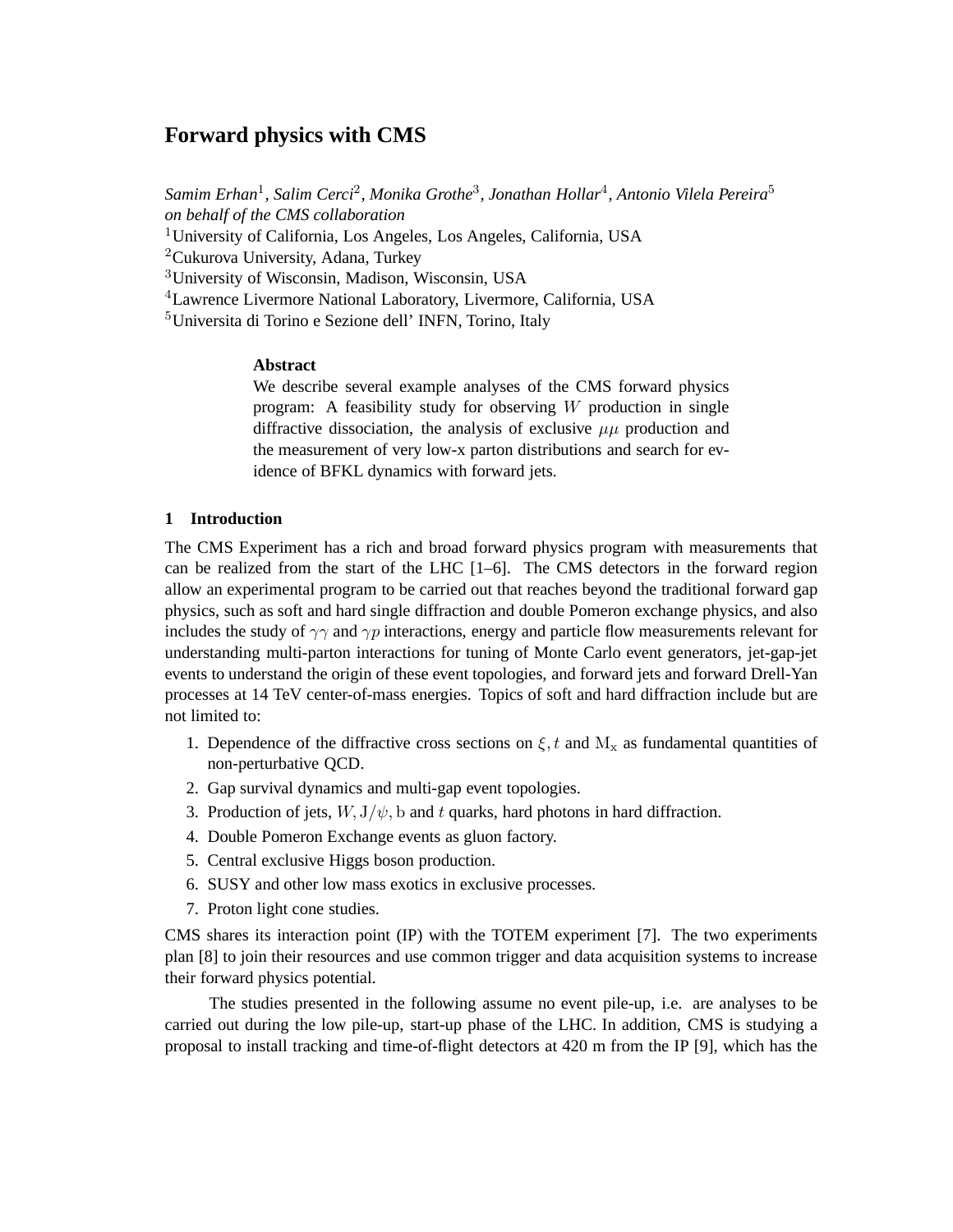

Fig. 1: Layout of the forward detectors around the CMS interaction point.

potential of adding discovery physics, notably central exclusive Higgs production, to the forward physics program of CMS.

For space limitations, in this paper, we describe only three processes as examples of the CMS forward physics program. After a brief description of the forward detector instrumentation around the CMS IP, section III covers a feasibility study on observing  $W$  production in single diffractive dissociation. The analysis of exclusive  $\mu\mu$  production is discussed in Section IV and the possibility of measuring very low- $x$  parton distributions and of looking for evidence of BFKL signatures with forward jets is described in Section V.

## **2 Forward detectors around the CMS interaction point**

Forward physics at the LHC covers a wide range of diverse physics subjects that have in common that particles produced at small polar angles,  $\theta$ , and hence large values of rapidity provide a defining characteristic. At the Large-Hadron-Collider (LHC), where proton-proton collisions occur at center-of-mass energies of 14 TeV, the maximal possible rapidity is  $y_{max} = \ln \frac{\sqrt{s}}{m_{\pi}}$  $\frac{\sqrt{s}}{m_{\pi}} \sim 11.5$ . The central components of CMS are optimized for efficient detection of processes with large polar angles and hence high transverse momentum,  $p_T$ . They extend down to about  $|\theta| = 1^{\circ}$  from the beam axis or  $|\eta| = 5$ , where  $\eta = -\ln[\tan(\theta/2)]$  is the pseudorapidity. In the forward region, the central CMS components are complemented by several CMS [10] and TOTEM subdetectors with coverage beyond  $|\eta| = 5$ , see figure 1. TOTEM is an approved experiment at the LHC for precision measurements of the pp elastic and total cross sections. The combined CMS and TOTEM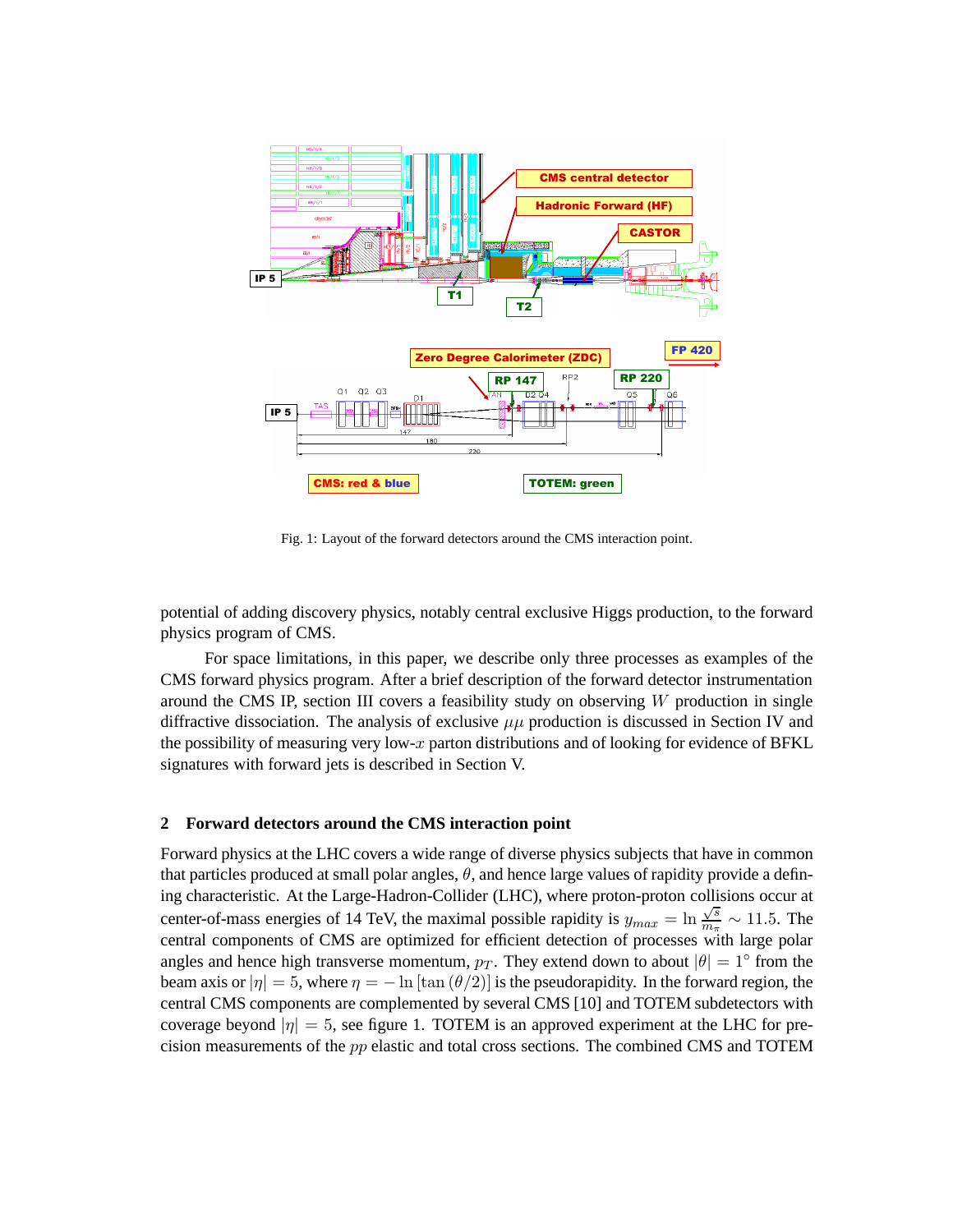apparatus comprises two suites of calorimeters with tracking detectors in front plus near-beam proton taggers. The CMS Hadron Forward (HF) calorimeter with the TOTEM telescope T1 in front covers the region  $3 < |\eta| < 5$ , the CMS CASTOR calorimeter with the TOTEM telescope T2 in front covers  $5.2 < |\eta| < 6.6$ . The CMS ZDC calorimeters are installed at the end of the straight LHC beam-line section, at a distance of  $\pm 140$  m from the IP. Near-beam proton taggers will be installed by TOTEM at  $\pm 147$  m and  $\pm 220$  m from the IP. The kinematic coverage of the combined CMS and TOTEM apparatus is unprecedented at a hadron collider. The CMS and TOTEM collaborations have described the considerable physics potential of joint data taking in a report to the LHCC [8]. Further near-beam proton taggers in combination with very fast timing detectors to be installed at  $\pm 420$  m from the IP (FP420) are in the proposal stage in CMS. FP420 would give access to possible discovery processes in forward physics at the LHC [9].

### **2.1 The CMS forward calorimeters HF, CASTOR, ZDC**

The forward part of the hadron calorimeter, HF, is located 11.2 m from the interaction point. It consists of steel absorbers and embedded radiation hard quartz fibers, which provide a fast collection of Cherenkov light. Each HF module is constructed of 18 wedges in a nonprojective geometry with the quartz fibers running parallel to the beam axis along the length of the iron absorbers. Long (1.65 m) and short (1.43 m) quartz fibers are placed alternately with a separation of 5 mm. These fibers are bundled at the back of the detector and are read out separately with phototubes.

The CASTOR calorimeters are octagonal cylinders located at  $\sim 14$  m from the IP. They are sampling calorimeters with tungsten plates as absorbers and fused silica quartz plates as active medium. The plates are inclined by  $45^\circ$  with respect to the beam axis. Particles passing through the quartz emit Cherenkov photons which are transmitted to photomultiplier tubes through aircore lightguides. The electromagnetic section is 22 radiation lengths  $X_0$  deep with 2 tungsten-quartz sandwiches, the hadronic section consists of 12 tungsten-quartz sandwiches. The total depth is 10.3 interaction lengths  $\lambda_l$ . The calorimeters are read out segmented azimuthally in 16 segments and logitudinally in 14 segments. They do not have any segmentation in  $\eta$ . The CASTOR coverage of  $5.2 < |\eta| < 6.6$  closes hermetically the CMS calorimetric pseudorapidity range over 13 units. Currently, funding is available only for a CASTOR calorimeter on one side of the IP. Installation is foreseen for 2009.

The CMS Zero Degree Calorimeters, ZDC, are located inside the TAN absorbers at the ends of the straight section of the LHC beamline, between the LHC beampipes, at  $\pm 140$  m distance on each side of the IP. They are very radiation-hard sampling calorimeters with tungsten plates as absorbers and as active medium quartz fibers read out via aircore light guides and photomultiplier tubes. The electromagnetic part,  $19X_0$  deep, is segmented into 5 units horizontally, the hadronic part into 4 units in depth. The total depth is 6.5  $\lambda_l$ . The ZDC calorimeters have 100% acceptance for neutral particles with  $|\eta| > 8.4$  and can measure 50 GeV photons with an energy resolution of about 10%. The ZDC calorimeters are already installed and will be operational in 2009.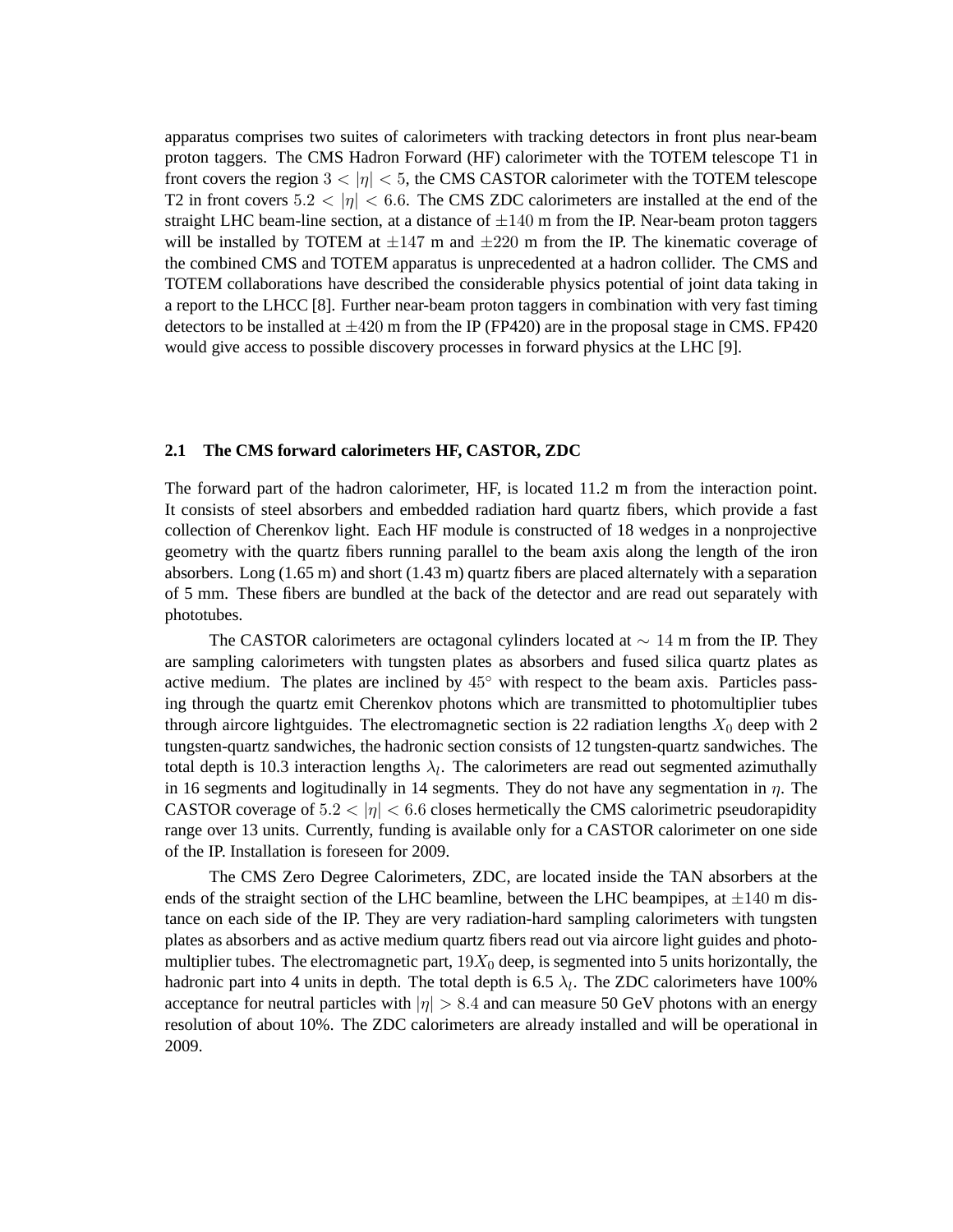# **2.2 The TOTEM T1 and T2 telescopes**

The TOTEM T1 telescope consists of two arms symmetrically installed around the CMS IP in the endcaps of the CMS magnet, right in front of the CMS HF calorimeters and with  $\eta$  coverage similar to HF. Each arm consists of 5 planes of Cathod Strip Chambers (CSC) which measure 3 projections per plane, resulting in a spatial resolution of 0.36 mm in the radial and 0.62 mm in the azimuthal coordinate in test beam measurements. The two arms of the TOTEM T2 telescope are mounted right in front of the CASTOR calorimeters, with similar  $\eta$  coverage. Each arm consists of 10 planes of 20 semi-circular modules of Gas Electron Multipliers (GEMs). The detector read-out is organized in strips and pads, a resolution of 115  $\mu$ m for the radial coordinate and of  $16 \mu$ rad in azimuthal angle were reached in prototype test beam measurements. A more detailed description can be found in [11].

#### **2.3 Near-beam proton taggers**

The LHC beamline with its magnets is essentially a spectrometer in which protons slightly off the beam momentum are bent sufficiently to be detectable by means of detectors inserted into the beam-pipe. At high luminosity at the LHC, proton tagging is the only means of detecting diffractive and  $\gamma$  mediated processes because areas of low or no hadronic activity in the detector are filled in by particles from overlaid pile-up events.

The TOTEM proton taggers at  $\pm 220$  m at nominal LHC optics have acceptance for scattered protons from the IP for  $0.02 < \xi < 0.2$ . Smaller values of  $\xi$ ,  $0.002 < \xi < 0.02$ , can be achieved with proton taggers at  $\pm 420$  m. The FP420 proposal [9] foresees employing 3-D Silicon, an extremely radiation hard novel Silicon technology, for the proton taggers, and additional fast timing Cherenkov detectors for the rejection of protons from pile-up events. The proposal is currently under consideration in CMS. If approved, installation could proceed in 2010, after the LHC start-up.

Forward proton tagging capabilities enhance the physics potential of CMS. They would render possible a precise measurement of the mass and quantum numbers of the Higgs boson should it be discovered by traditional searches. They also augment the CMS discovery reach for Higgs production in the minimal supersymmetric extension (MSSM) of the Standard Model (SM) and for physics beyond the SM in  $\gamma p$  and  $\gamma \gamma$  interactions. The proposed FP420 detectors and their physics potential are discussed in [12].

# **3 Observation of single-diffractive** W **production with CMS: a feasibility study**

The single-diffractive (SD) reaction  $pp \to Xp$ , where X includes a W boson (Fig. 2) is studied to demonstrate the feasibility of observing SD W production at CMS given an integrated effective luminosity for single interactions of 100 pb<sup>-1</sup>. Only  $W \to \mu\nu$  decay mode is considered in this analysis [2].

The analysis relies on the extended forward coverage of the CMS forward calorimeters, that cover the pseudo-rapidity range of  $3 < |\eta| < 5$ . Additional coverage at  $-6.6 < \eta < -5.2$ is assumed by means of the CASTOR calorimeter.

Single diffractive  $W$  production was simulated by using the POMWIG generator [13], version v2.0 beta. For the diffractive PDFs and the Pomeron flux, the result of the NLO H1 2006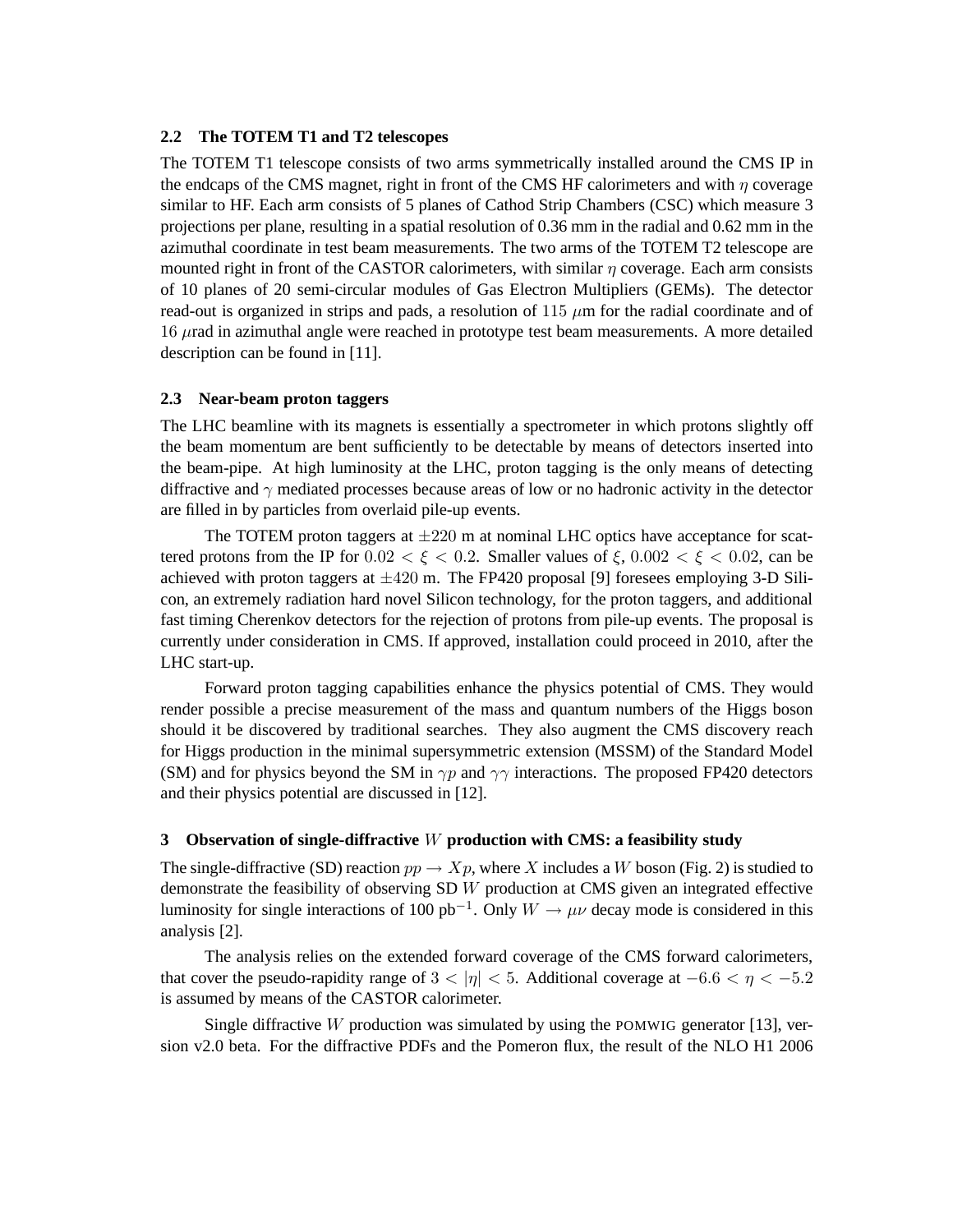

Fig. 2: Sketch of the single-diffractive reaction  $pp \to Xp$  in which X includes a W boson. The symbol  $\mathbb P$  indicates the exchange with the vacuum quantum numbers (Pomeron). The large rapidity gap (LRG) is also shown.

fit B [14] was used. A rapidity gap survival probability of 0.05, as predicted in Ref. [15], is assumed. For non-diffractive W production, the PYTHIA generator  $[16]$  was used. With the assumed numbers for the cross sections, the ratio of diffractive to inclusive yields is around 0.3%.

### **3.1 Event Selection and Observation of SD** W **Production**

# *3.1.1*  $W \rightarrow \mu \nu$  *selection*

The selection of the events with a candidate W decaying to  $\mu\nu$  is the same as that used in Ref. [17]. Events with a candidate muon in the pseudo-rapidity range  $|\eta| > 2.0$  and transverse momentum  $p_T < 25$  GeV were rejected, as were events with at least two muons with  $p_T >$ 20 GeV. Muon isolation was imposed by requiring  $\sum p_T < 3$  GeV in a cone with  $\Delta R < 0.3$ . The transverse mass was required to be  $M_T > 50$  GeV. The contribution from top events containing muons was reduced by rejecting events with more than 3 jets with  $E_T > 40$  GeV (selected with a cone algorithm with radius of 0.5) and requiring that the acoplanarity ( $\zeta = \pi - \Delta \phi$ ) between the muon and the direction associated to  $E_T^{\text{miss}}$  be less than 1 rad. Approximately 2,400 SD W events and 600,000 non-diffractive W events per 100  $pb^{-1}$  are expected to pass these cuts.

# *3.1.2 Diffractive selection and Evidence for SD* W *Production*

Diffractive events have, on average, lower multiplicity both in the central region (lower underlying event activity) and in the hemisphere that contains the scattered proton, the so-called "gap side", than non-diffractive events.

The gap side was selected as that with lower energy sum in the HF. A cut was then placed on the multiplicity of tracks with  $p_T > 900$  MeV and  $|\eta| < 2$ . For the events passing this cut, multiplicity distributions in the HF and CASTOR calorimeters in the gap side were studied, from which a diffractive sample can be extracted.

Figure 3 shows the HF tower multiplicity vs the CASTOR  $\phi$  sector multiplicity for events with central track multiplicity  $N_{\text{track}} \leq 5$ . Since CASTOR will be installed at first on the negative side of the interaction point, only events with the gap on that side (as determined with the procedure discussed above) were considered. The CMS software chain available for this study did not include simulation/reconstruction code for CASTOR; therefore, the multiplicity of generated hadrons with energy above a 10 GeV threshold in each of the CASTOR azimuthal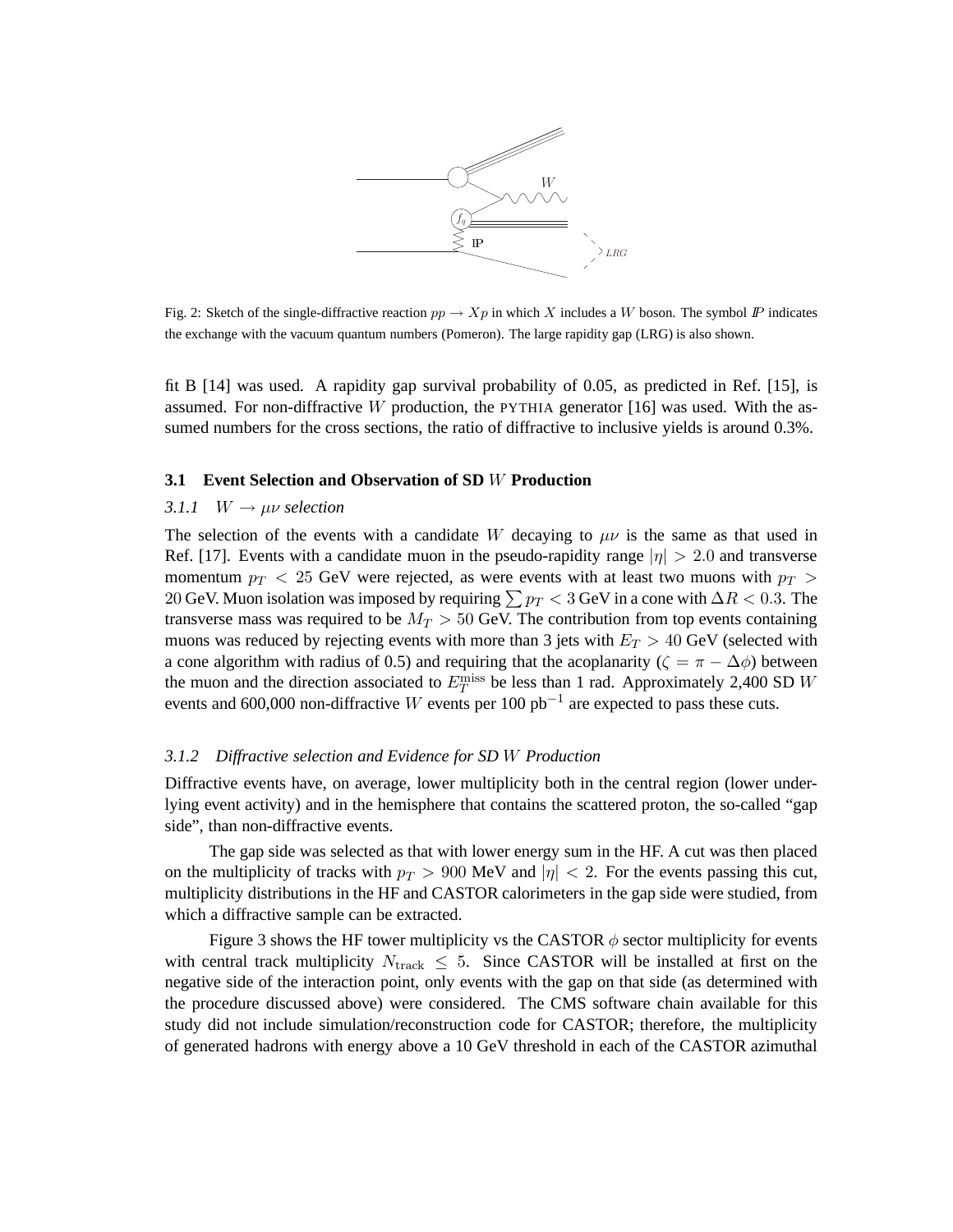sectors was used.

The top left and top right plots show the distributions expected for the diffractive  $W$  events with generated gap in the positive and negative  $Z$  direction, respectively. The few events in the top left plot are those for which the gap-side determination was incorrect. The non-diffractive W events have on average higher multiplicities, as shown in the bottom left plot. Finally, the bottom right plot shows the sum of the POMWIG and PYTHIA distributions – this is the type of distribution expected from the data.



Fig. 3: HF tower multiplicity vs CASTOR sector multiplicity distribution for events with track multiplicity in the central tracker  $N_{\text{track}} \leq 5$ .

A simple way to isolate a sample of diffractive events from these plots is to use the zeromultiplicity bins, where the diffractive events cluster and the non-diffractive background is small.

The HF plus CASTOR combination yields the best signal to background ratio. When an integrated effective luminosity for single interactions of 100  $pb<sup>-1</sup>$  becomes available, SD  $W \to \mu\nu$  production can then be observed with  $\mathcal{O}(100)$  signal events. The situation is even more favorable for SD dijet production where a recently completed study [3] arrives at  $\mathcal{O}(300)$  SD dijet events per 10 pb<sup>-1</sup> of integrated effective luminosity for single interactions. With an observation of a number of signal events of this size, it should be possible to exclude values of rapidity gap survival probability at the lower end of the spectrum of theoretical predictions. A method to establish that the observed population of the zero-multiplicity bins is indeed indicative of the presence of SD events in the data is described in [3]. The method is based on the observation that the size of the SD signal in the zero-multiplicity bins can be controlled in a predictable way when the cuts for enhancing the SD signal are modified.

The main background other than non-diffractive  $W$  production consists of SD  $W$  production with proton-dissociation,  $pp \rightarrow XN$ , where X contains a W boson and N is a low-mass state into which the proton has diffractively dissociated. A study of proton-dissociation has been carried out in Ref. [4], where it has been shown that about 50% of the proton-dissociative background can be rejected by vetoing events with activity in the CMS Zero Degree Calorimeter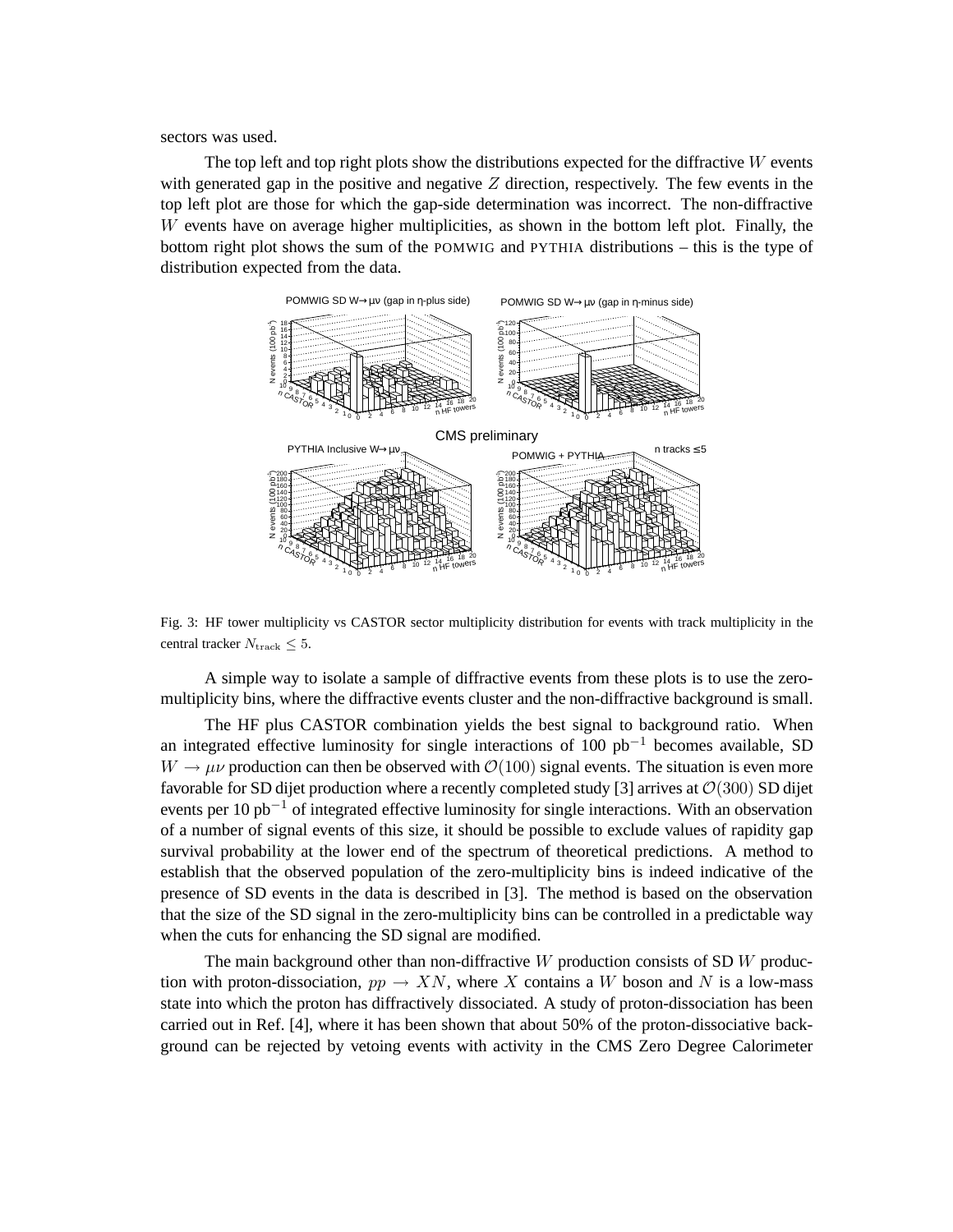(ZDC), which provides coverage for neutral particles for  $|\eta| > 8.1$ . The net effect is to enhance the diffractive signal in the zero multiplicity bin of Fig. 3 by about 30%.

# **4** Exclusive  $\gamma \gamma \to \ell^+ \ell^-$  and  $\gamma p \to \gamma p \to \ell^+ \ell^- p$

Exclusive dilepton production in pp collisions at CMS can occur through the processes  $\gamma\gamma \rightarrow$  $\ell^+\ell^-$  and  $\gamma p \to \gamma p \to \ell^+\ell^- p$ . The first is a QED process, making it an ideal sample for luminosity calibration at the LHC. The second will allow studies of vector meson photoproduction at energies significantly higher than previous experiments. Zero pileup is assumed for this study [4]. Both signal processes are characterized by the presence of two same-flavor oppositesign leptons back-to-back in  $\Delta\phi$ , and with equal  $|p_T|$ . In the no-pileup startup scenario assumed here, the signal is also distinguished by having no calorimeter activity that is not associated with the leptons, and no charged tracks in addition to the two signal leptons. This exclusivity requirement is implemented by requiring that there be no more than 5 "extra" calorimeter towers with  $E > 5$  GeV, where extra towers are defined as those separated from either of the lepton candidates by  $\Delta R > 0.3$  in the  $\eta - \phi$  plane. The track multiplicity is required to be < 3. The dominant inelastic photon-exchange background is reduced by requiring no activity in the CAS-TOR calorimeter (covering  $5.2 < \eta < 6.6$ ) or the Zero Degree Calorimeter (covering  $|\eta| > 8.2$ ). The residual background from non-photon exchange processes is estimated from an exponential fit to the sideband of the extra calorimeter towers distribution, resulting in a background estimate of approximately 39 events in 100  $pb^{-1}$ , which is small compared to the inelastic background.

The expected  $\gamma\gamma \to \mu^+\mu^-$  signal yields in 100 pb<sup>-1</sup> are  $N_{elastic}(\gamma\gamma \to \mu^+\mu^-) = 709 \pm$ 27, and  $N_{inelastic}(\gamma \gamma \rightarrow \mu^+ \mu^-) = 223 \pm 15 \pm 42 (model)$ . Without the ZDC and Castor vetoes, the singly inelastic contribution would be significantly larger:  $N_{inelastic}(\gamma \gamma \to \mu^+ \mu^-)$  =  $636 \pm 25 \pm 121 (model)$ . In the  $\gamma\gamma \rightarrow e^+e^-$  channel, the expected yields are significantly smaller. After all trigger and selection criteria are applied the expected elastic signal yields in 100 pb<sup>-1</sup> are:  $N_{elastic}(\gamma\gamma \rightarrow e^+e^-) = 67 \pm 8$ , and  $N_{inelastic}(\gamma\gamma \rightarrow e^+e^-) = 31 \pm 6 \pm 6 (model)$ .



Fig. 4: Distributions of  $|\Delta\phi(\mu^+\mu^-)|$  (left) and  $|\Delta p_T(\mu^+\mu^-)|$  (right) for  $\gamma\gamma \to \mu^+\mu^-$  events passing all selection requirements. The elastic signal is denoted by the open histogram, the inelastic background is shown with no CASTOR/ZDC vetos (dashed line), and with the veots described in the text (solid histogram).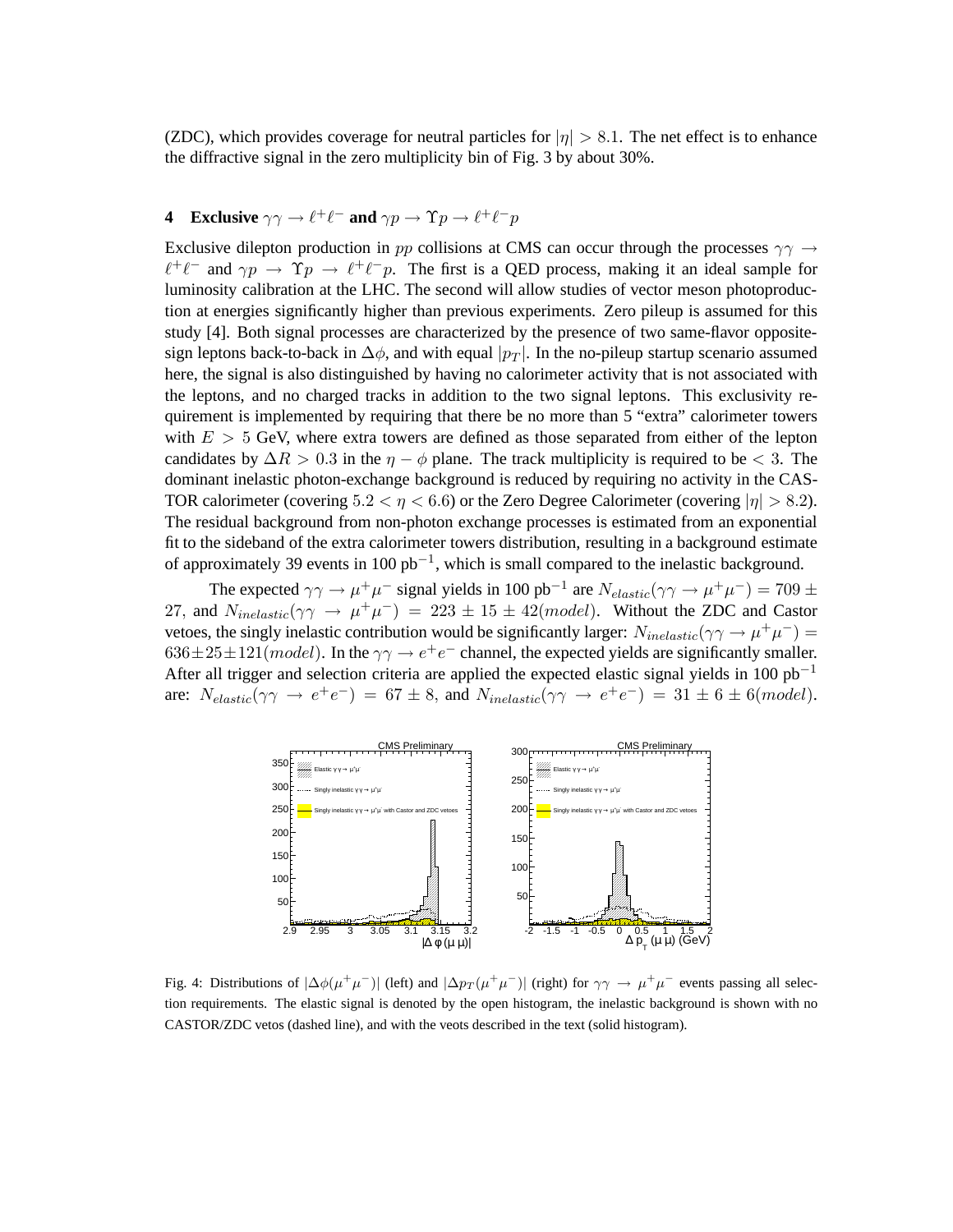Without the ZDC and Castor vetoes, the singly inelastic contribution would be:  $N_{inelastic}(\gamma \gamma \rightarrow$  $e^+e^-$ ) = 82 $\pm$ 9 $\pm$ 15(*model*). The elastic  $\gamma\gamma \to \mu^+\mu^-$  signal can be separated from the inelastic background for luminosity measurements using the  $\Delta\phi$  and  $\Delta p_T$  distributions (Figure 4), while the Υ photoproduction signal can be further distinguished by performing a fit to the dimuon invariant mass distribution (Figure 5).



Fig. 5: Dimuon invariant mass in the range  $8 < m(\mu^+\mu^-) < 12$  GeV. The lines show the result of a fit, where the dashed line is the Υ component, the dotted line is the two-photon continuum, and the solid line is the sum of the two.

We conclude that with  $100pb^{-1}$  of integrated luminosity, a large sample of  $\gamma\gamma \to \mu^+\mu^$ and  $\gamma p \to \Upsilon p \to \mu^+ \mu^- p$  events can be triggered and reconstructed in the CMS detector, using a common selection for both samples. With minimal pileup these events can be cleanly distinguished from the dominant backgrounds. The  $\Upsilon$  sample will allow measurements of crosssections and production dynamics at significantly higher energies than previous experiments, while the  $\gamma\gamma \to \ell^+\ell^-$  sample will serve as a calibration sample for luminosity studies.

## **5 Forward jets reconstruction in HF**

#### **5.1 Introduction**

The parton distribution functions (PDFs) in the proton have been studied in detail in deepinelastic-scattering (DIS) ep collisions at HERA [18]. For decreasing parton momentum fraction  $x = p_{\text{parton}}/p_{\text{hadron}}$ , the gluon density is observed to grow rapidly as  $xg(x, Q^2) \propto x^{-\lambda(Q^2)}$ , with  $\lambda \approx 0.1$ –0.3 rising logarithmically with  $Q^2$ . As long as the densities are not too high, this growth is described by the Dokshitzer-Gribov-Lipatov-Altarelli-Parisi (DGLAP) [19] or by the Balitski-Fadin-Kuraev-Lipatov (BFKL) [20] evolution equations which govern, respectively, parton radiation in  $Q^2$  and x. Experimentally, direct information on the parton structure and evolution can be obtained in hadron-hadron collisions from the perturbative production of e.g. jets or prompt  $\gamma$ 's, which are directly coupled to the parton-parton scattering vertex. The measurement of jets with transverse momentum  $p_T \approx 20 \text{ GeV}$  in the CMS forward calorimeters (HF, 3<  $|\eta|$  <5 and CASTOR, 5.1<  $|\eta|$  <6.6) will allow one to probe x values as low as  $x_2 \approx 10^{-5}$ .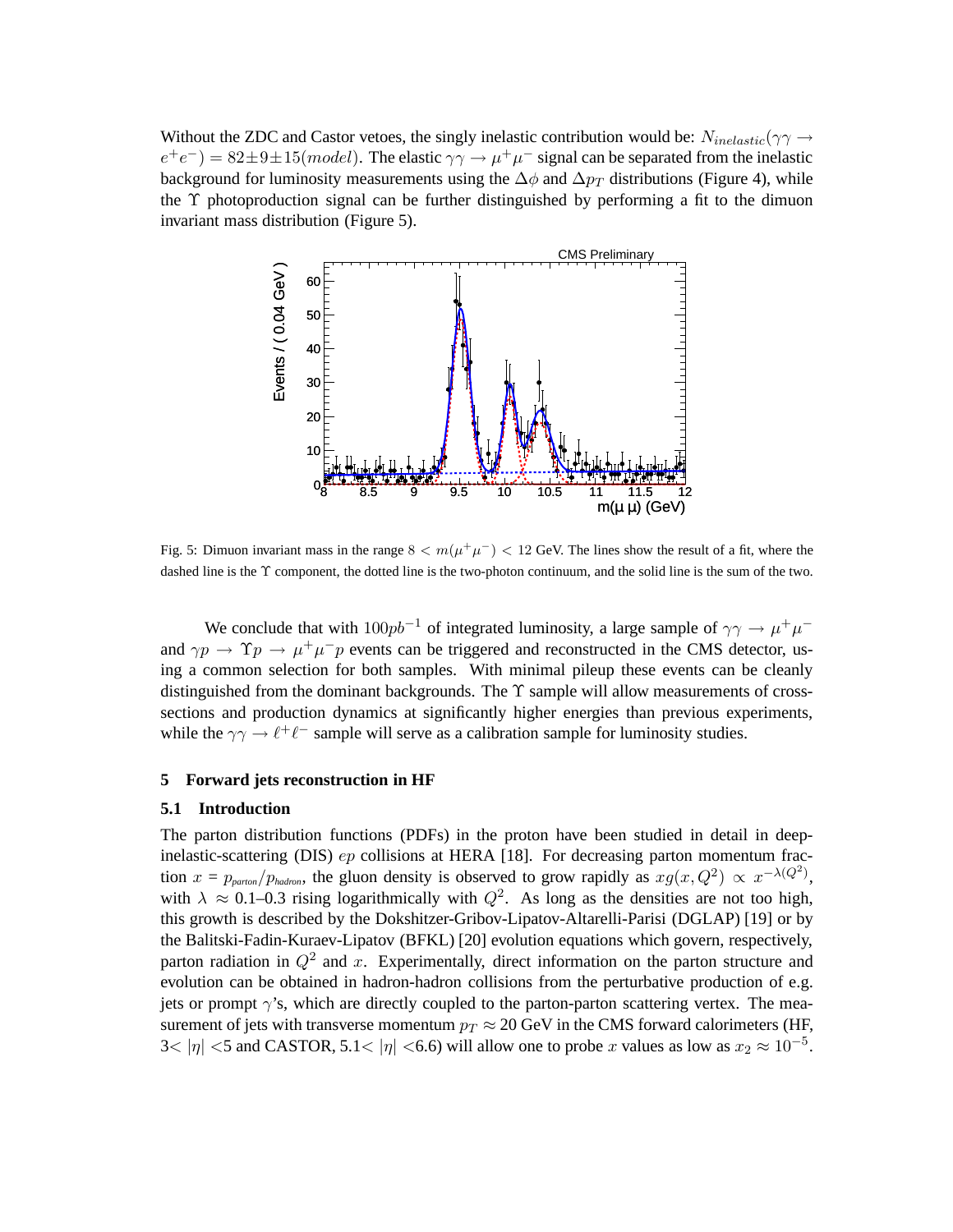Figure 6 (right) shows the actual  $log(x_{1,2})$  distribution for two-parton scattering in p-p collisions at 14 TeV producing at least one jet above 20 GeV in the HF and CASTOR acceptances. Full detector simulation and reconstruction packages were used in obtaining these results.



Fig. 6: Energy resolution as a function of  $p<sub>T</sub>$  for the ICone, SISCone (with cone sizes  $R = 0.5$ ) and FastKt ( s  $= 0.4$ ) algorithms for jets reconstructed in HF (3. <  $|\eta|$  < 5.). The resolutions are fitted to  $f(p_T)$  =  $\sqrt{ }$ a p gen T  $\setminus^2$ +  $\sqrt{2}$  $\frac{b}{\sqrt{n^2}}$ p gen T  $\setminus^2$  $+ c<sup>2</sup>$  with the parameters quoted in the legend (Left). Log( $x<sub>1,2</sub>$ ) distribution of two partons producing at least one jet above  $p_T = 20$  GeV within HF (3 <  $|\eta|$  < 5) and CASTOR (5.1 <  $|\eta|$  < 6.6) in p-p collisions at  $\sqrt{s}$  = 14 TeV (Right).

#### **5.2 Forward jets reconstruction in HF**

Jets in CMS are reconstructed at the generator- and calorimeter-level using 3 different jet algorithms [5]: iterative cone [10] with radius of  $\mathcal{R} = 0.5$  in  $(\eta, \phi)$ , SISCone [22] ( $\mathcal{R} = 0.5$ ), and the Fast- $k_T$  [23] ( $E_{seed}$  = 3 GeV and  $E_{thres}$  = 20 GeV). The  $p_T$  resolutions for the three different algorithms are very similar: ∼18% at  $p_T \sim 20$  GeV decreasing to ~12% for  $p_T \gtrsim 100$  GeV (Fig. 6, Left). The position  $(\eta, \phi)$  resolutions (not shown here) for jets in HF are also very good:  $\sigma_{\phi,\eta}$  = 0.045 at  $p_T$  = 20 GeV, improving to  $\sigma_{\phi,\eta}$  ~ 0.02 above 100 GeV.

### **5.3** Single inclusive jet  $p_T$  spectrum in HF

In this section, we present the reconstructed forward jet yields as a function of  $p<sub>T</sub>$  for 1 pb<sup>-1</sup> integrated luminosity. Figure 7 (left) shows reconstructed (and corrected for energy resolution smearing) single inclusive forward jet spectrum in HF in p-p collisions at 14 TeV for a total integrated luminosity of 1 pb<sup>-1</sup> compared to fastNLO jet predictions [24] using various PDFs (MRST03 and CTEQ6.1M). Figure 7 (right) shows percent differences between the reconstructed forward jet  $p_T$  spectrum and two fastNLO predictions (CTEQ6.1M and MRST03 PDFs). The error bars include the statistical and the energy-resolution smearing errors. The solid curves indicate the propagated uncertainty due to the jet-energy scale (JES) error for "intermediate"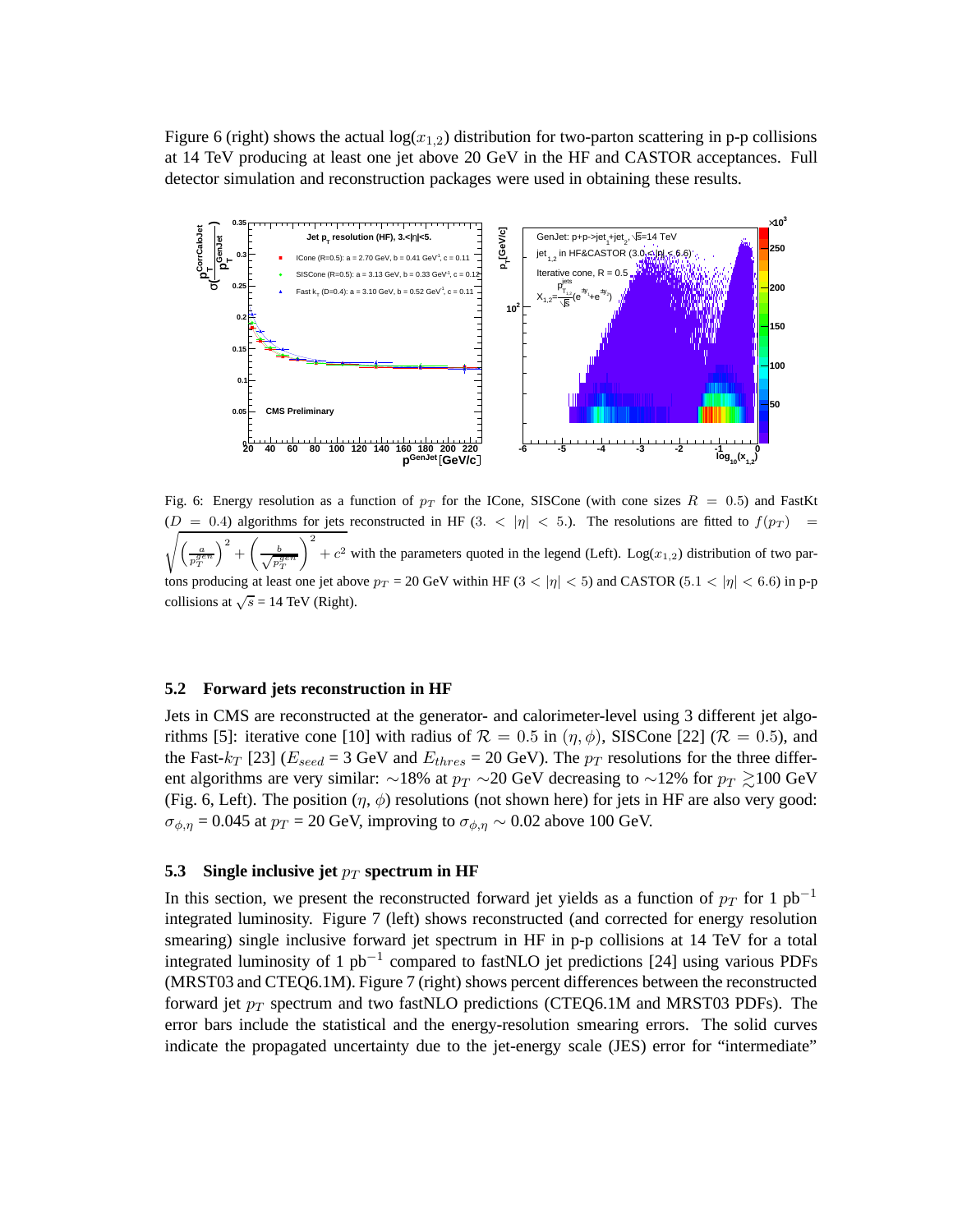

Fig. 7: Left: The forward jet yields for a total integrated luminosity of 1 pb<sup>-1</sup>. Right: Percent differences between the reconstructed forward jet  $p_T$  spectrum and two fastNLO predictions (CTEQ6.1M and MRST03 PDFs). The solid curves indicate the propagated uncertainty due to the jet-energy scale (JES) error for "intermediate" 10% decreasing to a constant 5% for  $p_T > 50$  GeV/c conditions.

(10% decreasing to a constant 5% for  $p_T > 50$  GeV/c) conditions. If the JES can be improved below 10% (such as in the "intermediate" scenario considered), our measurement will be more sensitive to the underlying PDF. The main conclusion of this part of the study is that the use of the forward jet measurement in HF to constrain the proton PDFs in the low- $x$  range will require careful studies of the HF jet calibration.

#### **References**

- [1] CERN-LHCC-2006-021 (2006).
- [2] CMS Collaboration, CMS PAS DIF-07-002 (2007).
- [3] CMS Collaboration, CMS PAS FWD-08-002 (2008).
- [4] CMS Collaboration, CMS PAS DIF-07-001 (2007).
- [5] CMS Collaboration, CMS PAS FWD-08-001 (2008).
- [6] M. Grothe, in proceedings of the workshop on high-energy photon collisions at the LHC, D. D'Enterria *et al.* (eds), CERN, Geneva, Switzerland, 2008.
- [7] TOTEM Collaboration: Letter of Intent, CERN-LHCC 97-49; Technical Proposal, CERN-LHCC 99-7; Technical Design Report, CERN-LHCC-2004-002.
- [8] M. Albrow *et al.* [CMS and TOTEM Collaborations], CERN/LHCC 2006-039/G-124.